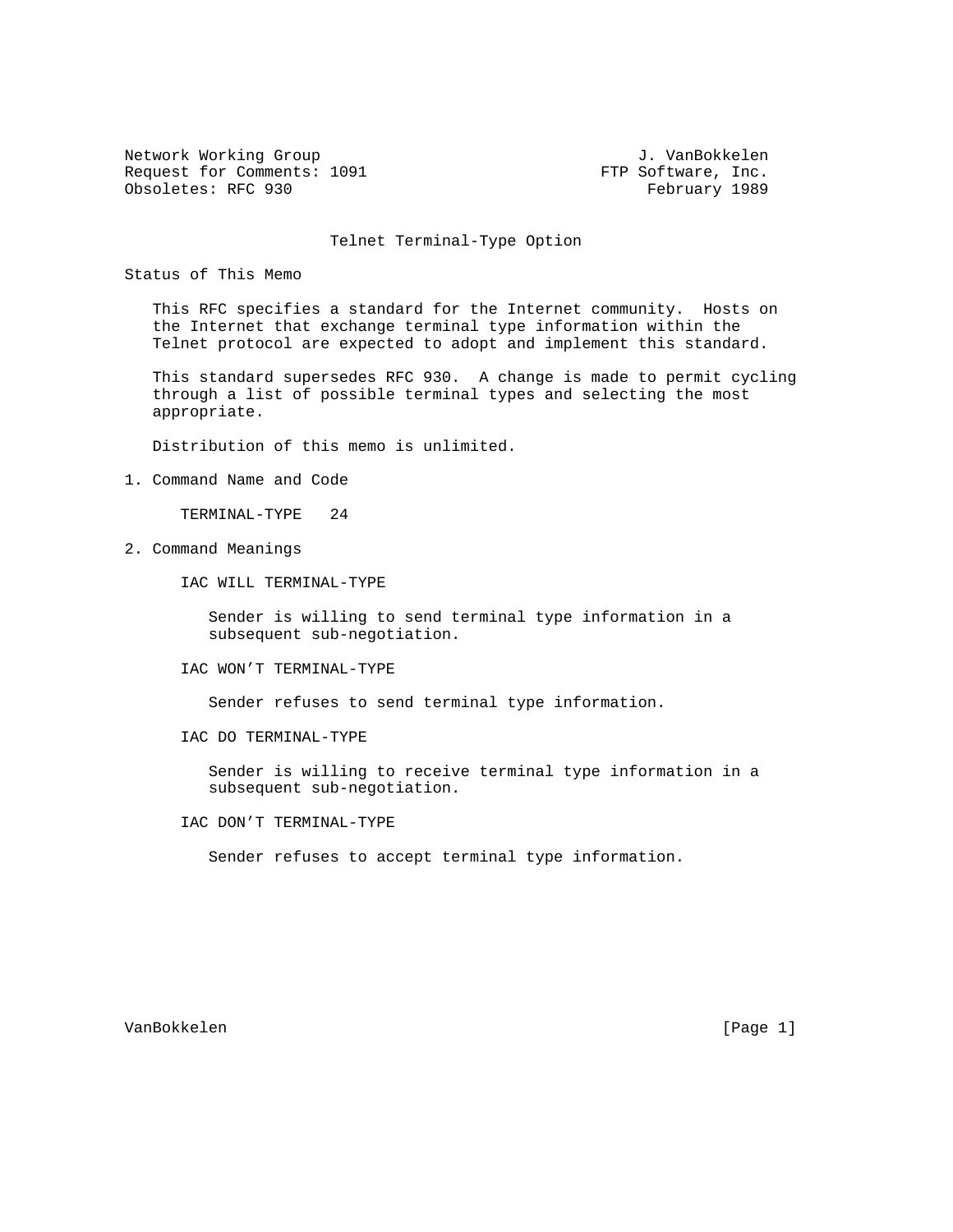IAC SB TERMINAL-TYPE SEND IAC SE

 Server requests client to transmit his (the client's) next terminal type, and switch emulation modes (if more than one terminal type is supported). The code for SEND is 1. (See below.)

IAC SB TERMINAL-TYPE IS ... IAC SE

 Client is stating the name of his current (or only) terminal type. The code for IS is 0. (See below.)

3. Default

WON'T TERMINAL-TYPE

Terminal type information will not be exchanged.

DON'T TERMINAL-TYPE

Terminal type information will not be exchanged.

4. Motivation for the Option

 On most machines with bit-mapped displays (e.g., PCs and graphics workstations) a client terminal emulation program is used to simulate a conventional ASCII terminal. Most of these programs have multiple emulation modes, frequently with widely varying characteristics. Likewise, modern host system software and applications can deal with a variety of terminal types. What is needed is a means for the client to present a list of available terminal emulation modes to the server, from which the server can select the one it prefers (for arbitrary reasons). There is also need for a mechanism to change emulation modes during the course of a session, perhaps according to the needs of applications programs.

 Existing terminal-type passing mechanisms within Telnet were not designed with multiple emulation modes in mind. While multiple names are allowed, they are assumed to be synonyms. Emulation mode changes are not defined, and the list of modes can only be scanned once.

 This document defines a simple extension to the existing mechanisms, which meets both of the above criteria. It makes one assumption about the behaviour of implementations coded to the previous standard in order to obtain full backwards-compatibility.

VanBokkelen [Page 2]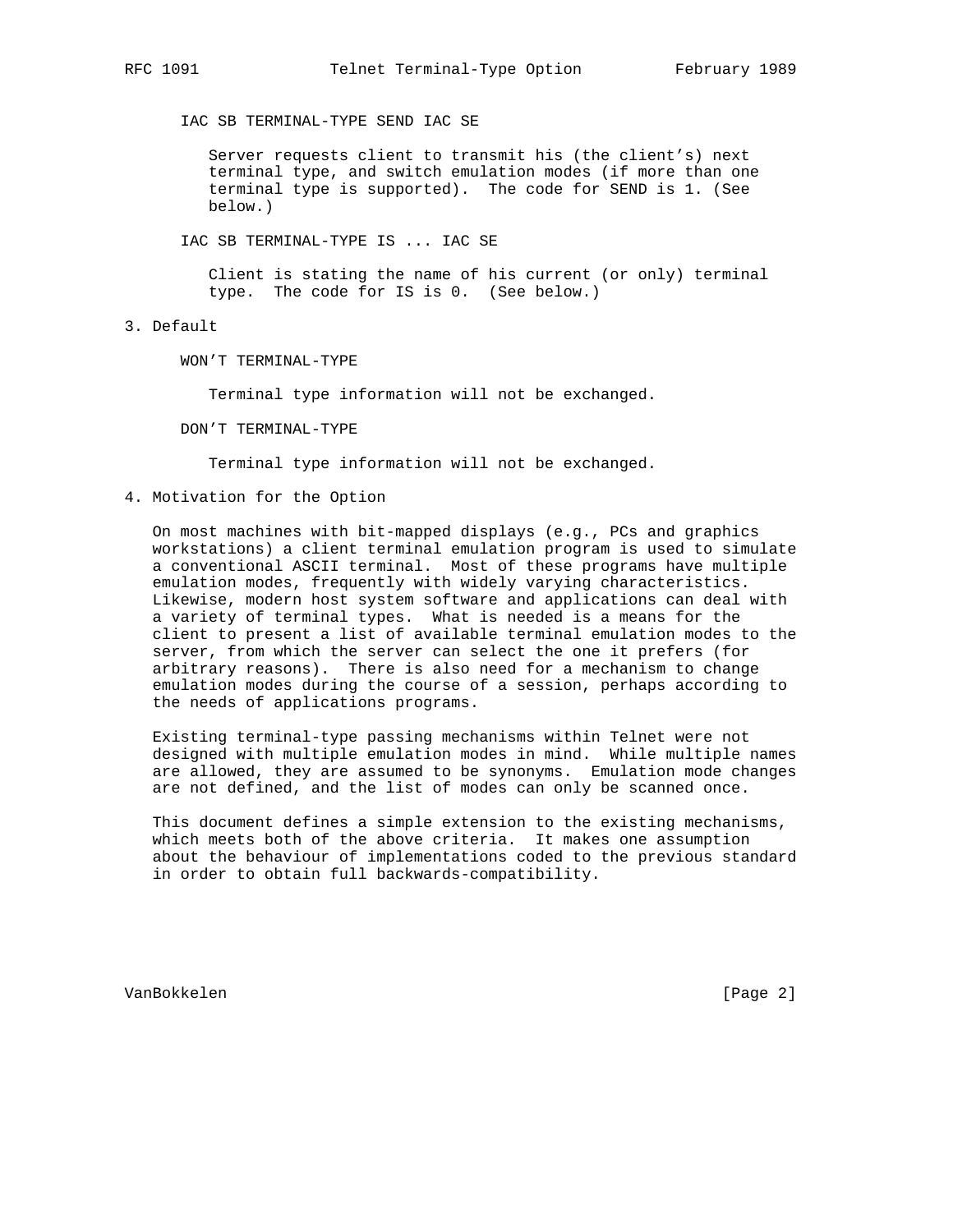## 5. Description of the Option

 Willingness to exchange terminal-type information is agreed upon via conventional Telnet option negotiation. WILL and DO are used only to obtain and grant permission for future discussion. The actual exchange of status information occurs within option subcommands (IAC SB TERMINAL-TYPE...).

 Once the two hosts have exchanged a WILL and a DO, the sender of the DO TERMINAL-TYPE (the server) is free to request type information. Only the server may send requests (IAC SB TERMINAL-TYPE SEND IAC SE) and only the client may transmit actual type information (within an IAC SB TERMINAL-TYPE IS ... IAC SE command). Terminal type information may not be sent spontaneously, but only in response to a request.

 The terminal type information is an NVT ASCII string. Within this string, upper and lower case are considered equivalent. The complete list of valid terminal type names can be found in the latest "Assigned Numbers" RFC [4].

 The transmission of terminal type information by the Telnet client in response to a query from the Telnet server implies that the client must simultaneously change emulation mode, unless the terminal type sent is a synonym of the preceding terminal type, or there are other prerequisites for entering the new regime (e.g., having agreed upon the Telnet binary option). The receipt of such information by the Telnet server does not imply any immediate change of processing. However, the information may be passed to a process, which may alter the data it sends to suit the particular characteristics of the terminal. For example, some operating systems have a terminal driver that accepts a code indicating the type of terminal being driven. Using the TERMINAL TYPE and BINARY options, a telnet server program on such a system could arrange to have terminals driven as if they were directly connected, including special functions not available to a standard Network Virtual Terminal.

 Note that this specification is deliberately asymmetric. It is assumed that server operating systems and applications in general cannot change terminal types at arbitrary points in a session. Thus, the client may only send a new type (and potentially change emulation modes) when the server requests that it do so.

6. Implementation Issues

 The "terminal type" information may be any NVT ASCII string meaningful to both ends of the negotiation. The list of terminal type names in "Assigned Numbers" is intended to minimize confusion

VanBokkelen [Page 3]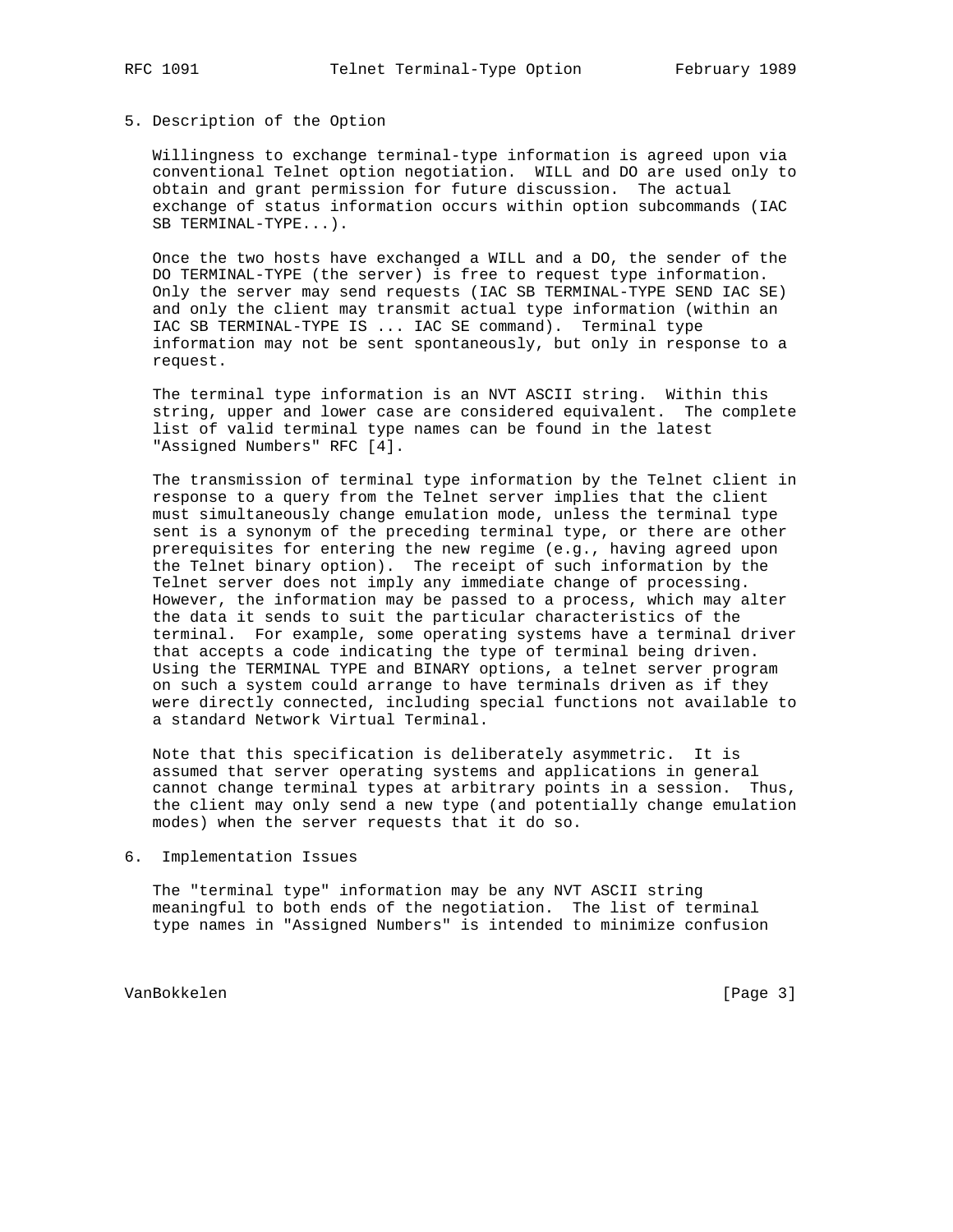caused by alternative "spellings" of the terminal type. For example, confusion would arise if one party were to call a terminal "IBM3278- 2" while the other called it "IBM-3278/2". There is no negative acknowledgement for a terminal type that is not understood, but certain other options (such as switching to BINARY mode) may be refused if a valid terminal type name has not been specified.

 In some cases, either a particular terminal may be known by more than one name, for example a specific type and a more generic type, or the client may be a workstation with integrated display capable of emulating more than one kind of terminal. In such cases, the sender of the TERMINAL-TYPE IS command should reply to successive TERMINAL- TYPE SEND commands with the various names. In this way, a telnet server that does not understand the first response can prompt for alternatives. If different terminal emulations are supported by the client, the mode of the emulator must be changed to match the last type sent, unless the particular emulation has other Telnet options (e.g., BINARY) as prerequisites (in which case, the emulation will switch to the last type sent when the prerequisite is fulfilled). When types are synonyms, they should be sent in order from most to least specific.

 When the server (the receiver of the TERMINAL-TYPE IS) receives the same response two consecutive times, this indicates the end of the list of available types. Similarly, the client should indicate it has sent all available names by repeating the last one sent. If an additional request is received, this indicates that the server (the sender of the IS) wishes to return to the top of the list of available types (probably to select the least of N evils).

 Server implementations conforming to the previous standard will cease sending TERMINAL-TYPE SEND commands after receiving the same response two consecutive times, which will work according to the old standard. It is assumed that client implementations conforming to the previous standard will send the last type on the list in response to a third query (as well as the second). New-style servers must recognize this and not send more queries.

 The type "UNKNOWN" should be used if the type of the terminal is unknown or unlikely to be recognized by the other party.

 The complete and up-to-date list of terminal type names will be maintained in the "Assigned Numbers". The maximum length of a terminal type name is 40 characters.

7. User Interfaces

Telnet clients and servers conforming to this specification should

VanBokkelen [Page 4]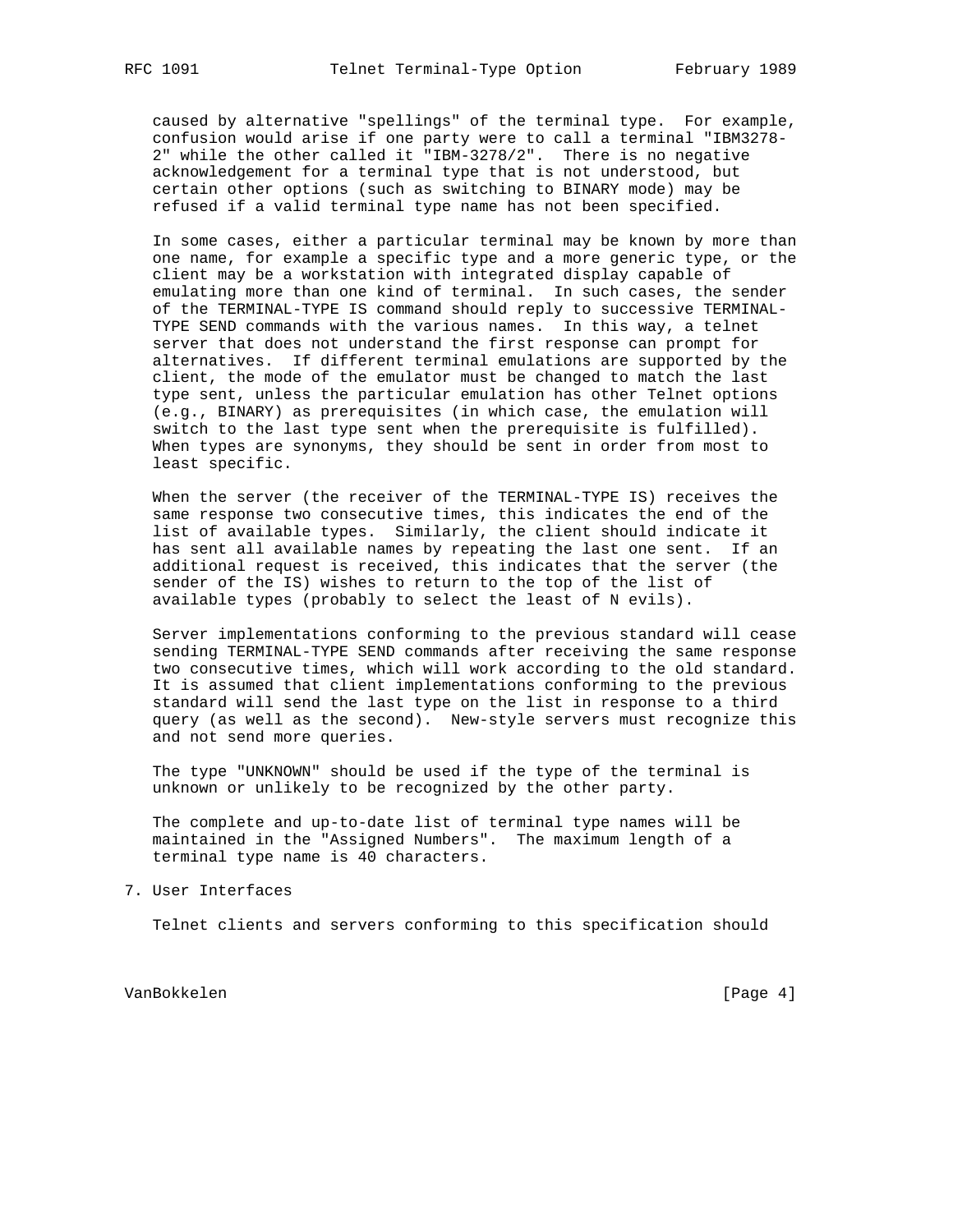provide the following functions in their user interfaces:

 Clients supporting multiple emulation modes should allow the user to specify which of the modes is preferred (which name is sent first), prior to connection establishment. The order of the names sent cannot be changed after the negotiation has begun. This initial mode will also become the default with servers which do not support TERMINAL TYPE.

 Servers should store the current terminal type name and the list of available names in a manner such that they are accessible to both the user (via a keyboard command) and any applications which need the information. In addition, there should be a corresponding mechanism to request a change of terminal types, by initiating a series of SEND/IS sub-negotiations.

8. Examples

In this example, the server finds the first type acceptable.

Server: IAC DO TERMINAL-TYPE

Client: IAC WILL TERMINAL-TYPE

(Server may now request a terminal type at any time.)

Server: IAC SB TERMINAL-TYPE SEND IAC SE

Client: IAC SB TERMINAL-TYPE IS IBM-3278-2 IAC SE

 In this example, the server requests additional terminal types, and accepts the second (and last on the client's list) type sent (RFC 930 compatible):

Server: IAC DO TERMINAL-TYPE

Client: IAC WILL TERMINAL-TYPE

(Server may now request a terminal type at any time.)

Server: IAC SB TERMINAL-TYPE SEND IAC SE

Client: IAC SB TERMINAL-TYPE IS ZENITH-H19 IAC SE

Server: IAC SB TERMINAL-TYPE SEND IAC SE

Client: IAC SB TERMINAL-TYPE IS UNKNOWN IAC SE

VanBokkelen [Page 5]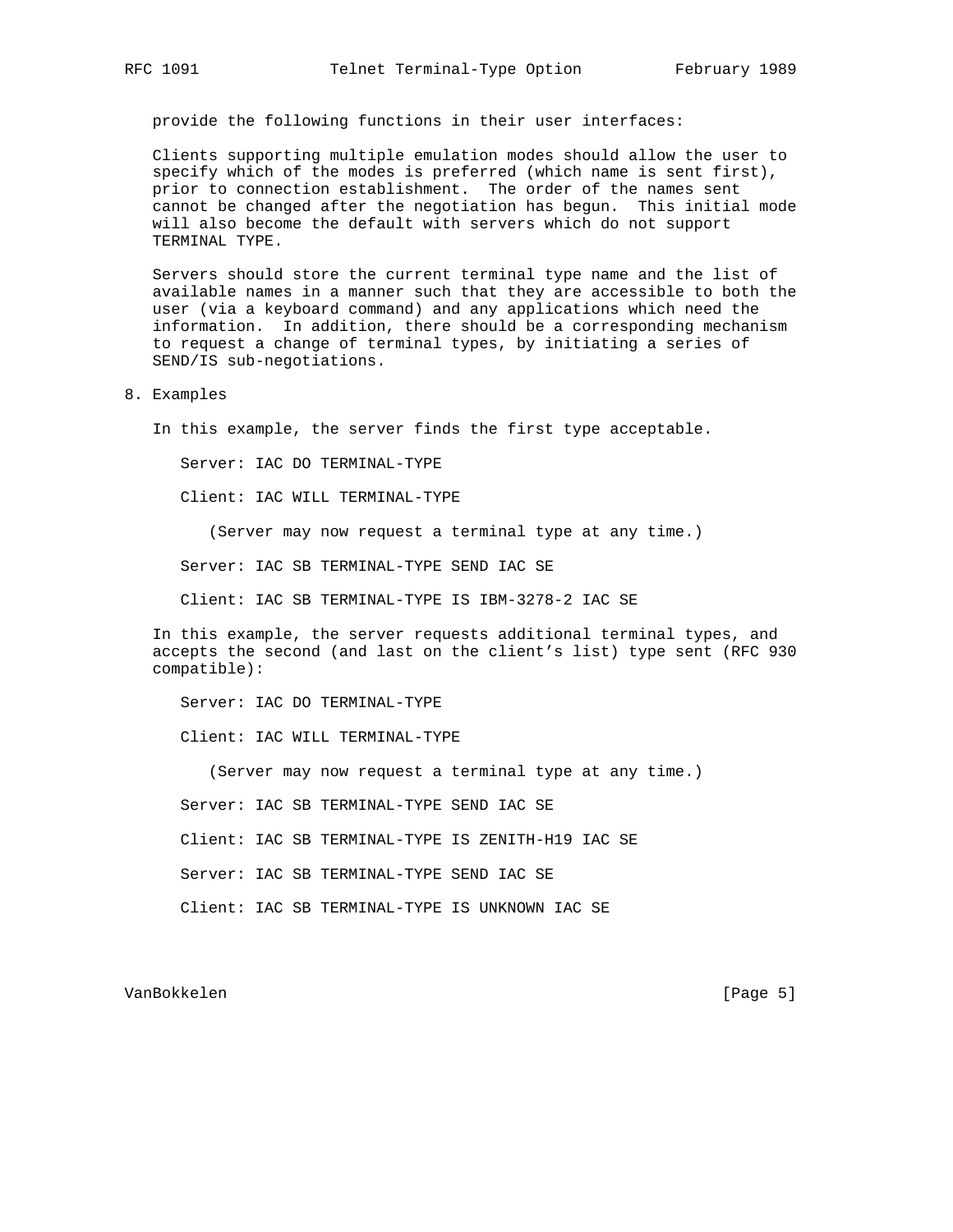Server: IAC SB TERMINAL-TYPE SEND IAC SE

Client: IAC SB TERMINAL-TYPE IS UNKNOWN IAC SE

 In this example, the server requests additional terminal types, and proceeds beyond the end-of-list, to select the first type offered by the client (new-type client and server):

Server: IAC DO TERMINAL-TYPE

Client: IAC WILL TERMINAL-TYPE

(Server may now request a terminal type at any time.)

Server: IAC SB TERMINAL-TYPE SEND IAC SE

Client: IAC SB TERMINAL-TYPE IS DEC-VT220 IAC SE

Server: IAC SB TERMINAL-TYPE SEND IAC SE

Client: IAC SB TERMINAL-TYPE IS DEC-VT100 IAC SE

Server: IAC SB TERMINAL-TYPE SEND IAC SE

Client: IAC SB TERMINAL-TYPE IS DEC-VT52 IAC SE

Server: IAC SB TERMINAL-TYPE SEND IAC SE

Client: IAC SB TERMINAL-TYPE IS DEC-VT52 IAC SE

Server: IAC SB TERMINAL-TYPE SEND IAC SE

Client: IAC SB TERMINAL-TYPE IS DEC-VT220 IAC SE

## 9. References:

- [1] Postel, J., and J. Reynolds, "Telnet Protocol Specification", RFC 854, USC Information Sciences Institute, May 1983.
- [2] Postel, J., and J. Reynolds, "Telnet Option Specification", RFC 855, USC Information Sciences Institute, May 1983.
- [3] Solomon, M., and E. Wimmers, "Telnet Terminal Type Option", RFC 930, University of Wisconsin - Madison, January 1985.
- [4] Reynolds, J., and J. Postel, "Assigned Numbers", RFC 1010, USC Information Sciences Institute, May 1987.

VanBokkelen [Page 6]